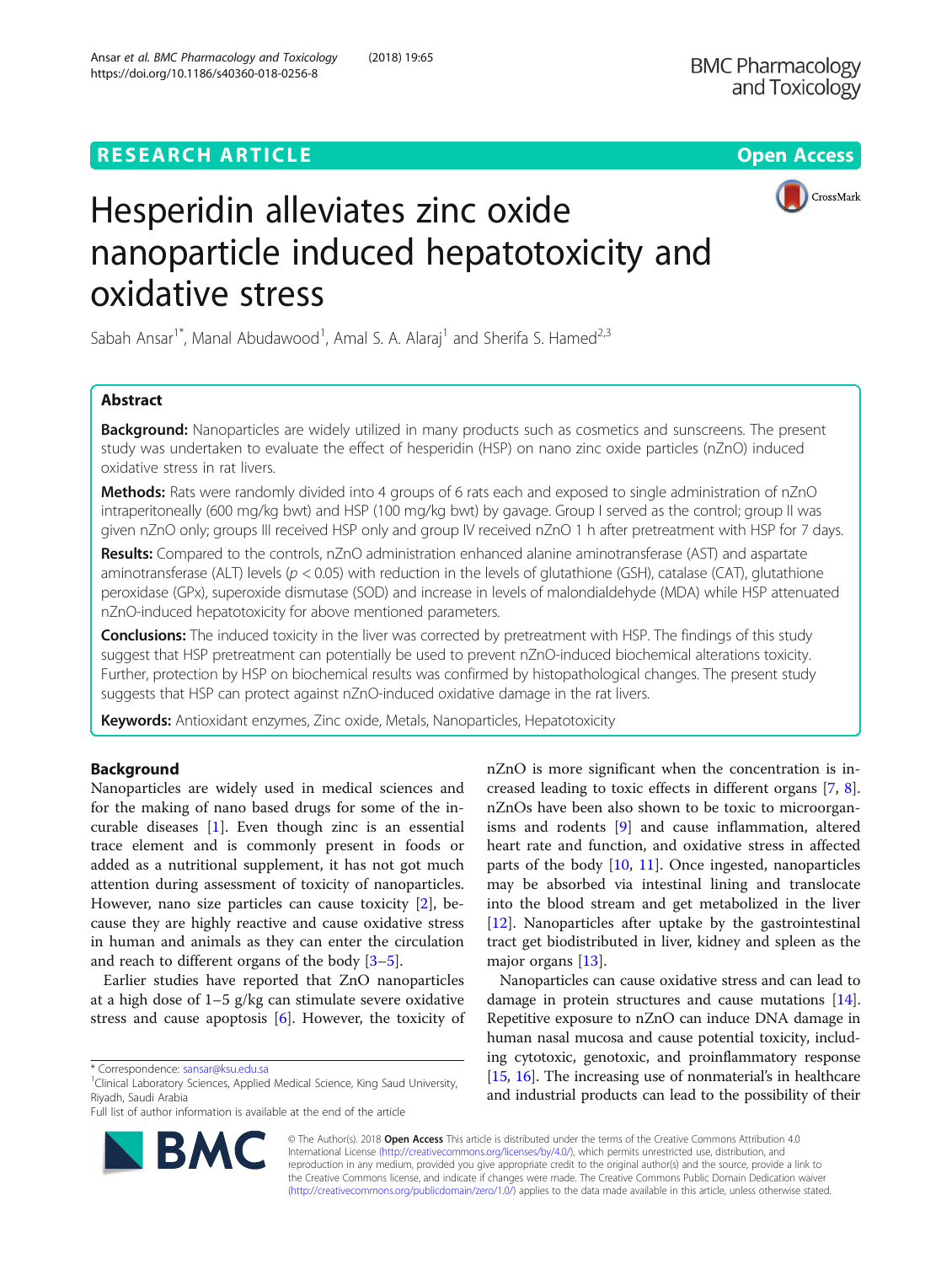ingestion by humans, and other mammals. Titanium dioxide exposure can lead to toxicity and cellular responses of intestinal cells [[17](#page-5-0)]. They may then translocate to blood causing adverse biological reactions in different tissues [[18](#page-5-0)]. The adverse effects of silver nanoparticles (AgNPs) on the male reproductive tract, in particular spermatogenesis, and suggest that selenium can protect against AgNP-induced testicular toxicity [\[19\]](#page-5-0).

Flavonoids are one of the most important antioxidants in fruits and vegetables, especially in the genus Citrus, as they provide health benefits through cell signaling pathways and antioxidant effects. Hesperidin (HSP, 3,5,7-trihydroxy-4- methoxy-flavanone-7-rhamnoglucoside) is a flavonone glycoside belonging to the flavonoid family acts as a potent antioxidant and anticancer agent [\[20\]](#page-5-0). HSP is largely isolated from citrus fruits and exhibits antioxidative, anti-inflammatory [\[21,](#page-5-0) [22](#page-5-0)], antihypercholesterolemic [[23](#page-5-0), [24](#page-5-0)], and antihyperglycemic [[25\]](#page-5-0) activities. In recent studies, beneficial effects of HSP against oxidative stress, cancer and obesity have been shown [[20](#page-5-0), [26](#page-5-0)–[29\]](#page-5-0). Also, HSP significantly protected against hepatotoxicity induced by lipopolysaccharide [[30](#page-5-0)], cadmium [[31](#page-5-0)], acetaminophen [[32](#page-5-0)], and carbon tetrachloride [[33](#page-5-0)] toxicity in rats. Oxidative damage is implicated as a result of potential toxicity of nanoparticles; therefore, development of therapeutic agents with antioxidant properties is preferred. The molecular mechanisms of protection by HSP may include scavenging peroxynitrite radicals and inhibition of hydroxyl radical and reactive oxygen species (ROS). Our recent studies have shown that HSP enhances antioxidant defense with anti-inflammatory response against nZnO-induced neurotoxicity [\[34\]](#page-5-0). However, little is known on antioxidative properties of HSP associated with hepatotoxicity caused by nZnO. Henceforth, the objective of this study was to investigate the protective effect of HSP against nZnO-induced oxidative stress and hepatotoxicity.

## Methods

## Chemicals

HSP powder and ZnO nanoparticles less than < 100 nm particle size and composition of ZnO > 99.9% were purchased from Sigma-Aldrich, USA. ALT and AST kits and all other necessary reagents of analytical grade were bought from Sigma–Aldrich Chemicals Co., St. Louis, USA.

## Animals

Twenty-four male wistar rats weighing  $\sim 180-200$  g were obtained from Pharmacy College, King Saud University. The experimental protocols were in compliance with the declarations of National Research Council [\[35](#page-5-0)]. Animals used in this study were placed in cages in an air conditioned room maintained with a 12-h light/ dark cycle. The rats were divided into four groups, each consisting of six animals as following groups; (1) Control

rats (dimethyl sulfoxide was given as vehicle), (2) Rats received single administration of 600 mg/kg of nZnO, (3) Rats received oral administration of 100 mg/kg of HSP for 7 days, and (4) Rats received single administration intraperitoneally (i.p.) of 600 mg/kg of ZnO nanoparticles 1 h after pretreatment with HSP for 7 days. Oral administration took place by gavage. The dose of HSP and nZnO used in the present study were in accordance with previous reports, respectively [[32](#page-5-0), [36](#page-5-0)]. After 24 h of last treatment, the animals were euthanized (carbon dioxide was used as method of euthanasia) and blood samples were collected without using the anticoagulant and liver tissues were weighed and homogenized after adding saline. The supernatants were collected and assayed for different oxidative biomarkers.

## Histological examinations

Small pieces of liver tissue were fixed directly in 10% neutral buffered formalin.. Fixed tissues were dehydrated in ethanol, cleared in xylene, and embedded in paraffin. Tissues had been fixed in formalin for a month. Thin sections of 3 μm were cut, stained with haematoxylin–eosin (H&E) and examined under light microscope (Nikon Eclipse E600).

## Measurement of oxidative stress markers

For glutathione estimation free sulphydryl content was measured as described by Ellman [\[37](#page-5-0)] and expressed as mmole/mg of protein. For catalase activity (CAT) [\[38](#page-5-0)], hydrolysis of H2O2 was measured and absorbance was read at 240 nm. It was expressed as mM/mg protein. GPx activity [[39\]](#page-5-0) was monitored using  $H_2O_2$  and the decrease of NADPH is proportional to GPx activity and expressed as nM/mg protein.

## Malondialdehyde (MDA) and superoxide dismutase (SOD) assay

Lipid peroxidation products were quantified by Draper and Hadley [\[40\]](#page-5-0) method. In this reaction, the pink color obtained with MDA (an end product of lipid peroxidation) using TBA was determined at 535 nm wavelength. The results were expressed as micromoles per liter. SOD activity was determined according to the method of Sun Y et al. [\[41](#page-5-0)] described by measuring the auto-oxidation of pyrogallol at 440 nm. The results were expressed as units per liter.

## Statistical analysis

Results were analyzed using IBM SPSS software  $(22.0.0.0)$  and expressed as the mean  $\pm$  standard error of the mean (SEM). One-way ANOVA of variance was applied to test for the significance of biochemical data of the different groups followed by Duncan's multiple range test when appropriate. Results were considered significant when  $p \leq 0.05$ .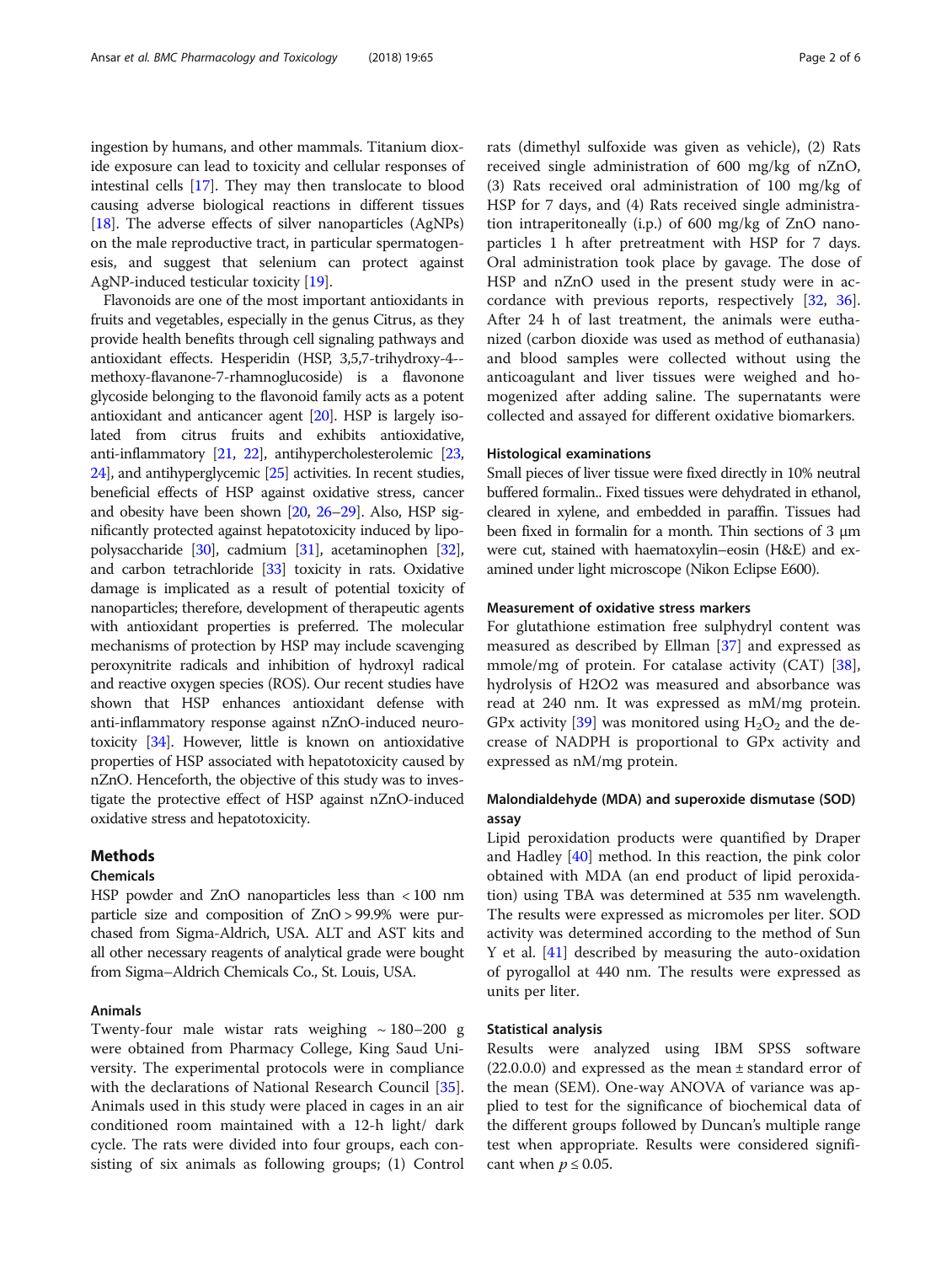## Results

#### Intake and body weight measures

Data from these experiments showed no significant differences in food and fluid intake or body weight. Diet had no effect on mean body weight on any day.

## Effect on serum alanine and aspartate aminotransferase

Activities of AST and ALT were significantly increased in serum of rats treated with nZnO  $(p < 0.05)$  as shown in Fig. 1. However, administration of HSP in nZnO-treated group caused a significant reduction in their levels. The present study indicates that HSP supplementation normalized the AST and ALT activity in serum compared to nZnO treated rats. Pretreatment of the rats with HSP in nZnO-treated group caused a significant reduction in the levels of AST and ALT  $(p < 0.05)$ . Activities of AST and ALT did not show any change in group 3 rats (HSP treated only) as compared to control group.

## Evaluation of biochemical parameters

Administration of HSP led to increase in the levels of GSH and antioxidant enzyme activities of GPx and CAT when compared with nZnO treated group, indicating HSPs enhanced capacity to scavenge lipid hydroperoxides. A significant reduction in levels of GSH was observed in nZnO treated group. However, a significant increase in GSH was seen in the group with pre HSP treatment. Also group exposed to nZnO showed a concentration-dependent statistically significant  $(p < 0.05)$  decrease in antioxidant enzyme activities of GPx and CAT. However, HSP pretreatment led to increase in enzyme activities  $(P < 0.05)$  as shown in Table [1.](#page-4-0)

## Effect on superoxide dismutase (SOD) and malondialdehyde (MDA) levels

One of the known toxic effects of free radicals is lipid peroxidation in membrane phospholipids related to the concentration of ROS generated. In this study, MDA and SOD levels were also measured. MDA levels were higher, and SOD levels were lower in nZnO treated group ( $p < 0.05$  for MDA and  $p < 0.05$  for SOD) when compared with those of the control group and recovery was significant in HSP pretreated group IV as compared to nZnO treated group II ( $p < 0.05$  for MDA and  $p < 0.05$ for SOD). However, there were no significant differences between the same parameters in HSP-alone treated group II and control group I (Fig.  $2a$ , b).

## Histopathological effect

Microscopic examination of rat livers was performed and the histopathological analysis as shown in Fig. [3.](#page-3-0) (A) highlights the hepatic histology of the control rats showing no pathological changes and cells are normal in shape and size; (B) shows the abnormal changes in the liver due to nZnO induced stress including disorganization of normal radiating pattern of cell plates, and degeneration of normal histopathological hepatic cells. The histopathological profile of the rats treated with HSP showed no visible changes (C). The hepatic changes were protected in pretreatment with HSP in nZnO treated rats (D).

## **Discussion**

Nanoparticle exposure can damage liver which is a central organ in metabolism and detoxification and can be damaged by nanoparticle exposure [[42\]](#page-5-0). Liver injury can change the level of liver enzymes such as AST, ALT which is an indicator of liver damage and liver diseases [[43\]](#page-5-0). nZnOs are important metal oxide nanomaterials due to their various medicinal use and biological applications. Contact to nZnO induces oxidative stress and cytotoxicity in human colon carcinoma cells and induce neural stem cell apoptosis [\[44](#page-5-0), [45\]](#page-5-0). Toxicity of nZnOs can be due to particle dissolution and may lead to reactive oxygen species (ROS) mediated damage [[46](#page-5-0), [47](#page-5-0)]. Also, intracellular ROS is mainly produced when the dissolved Zn2+ enters into the cells [\[48\]](#page-5-0).

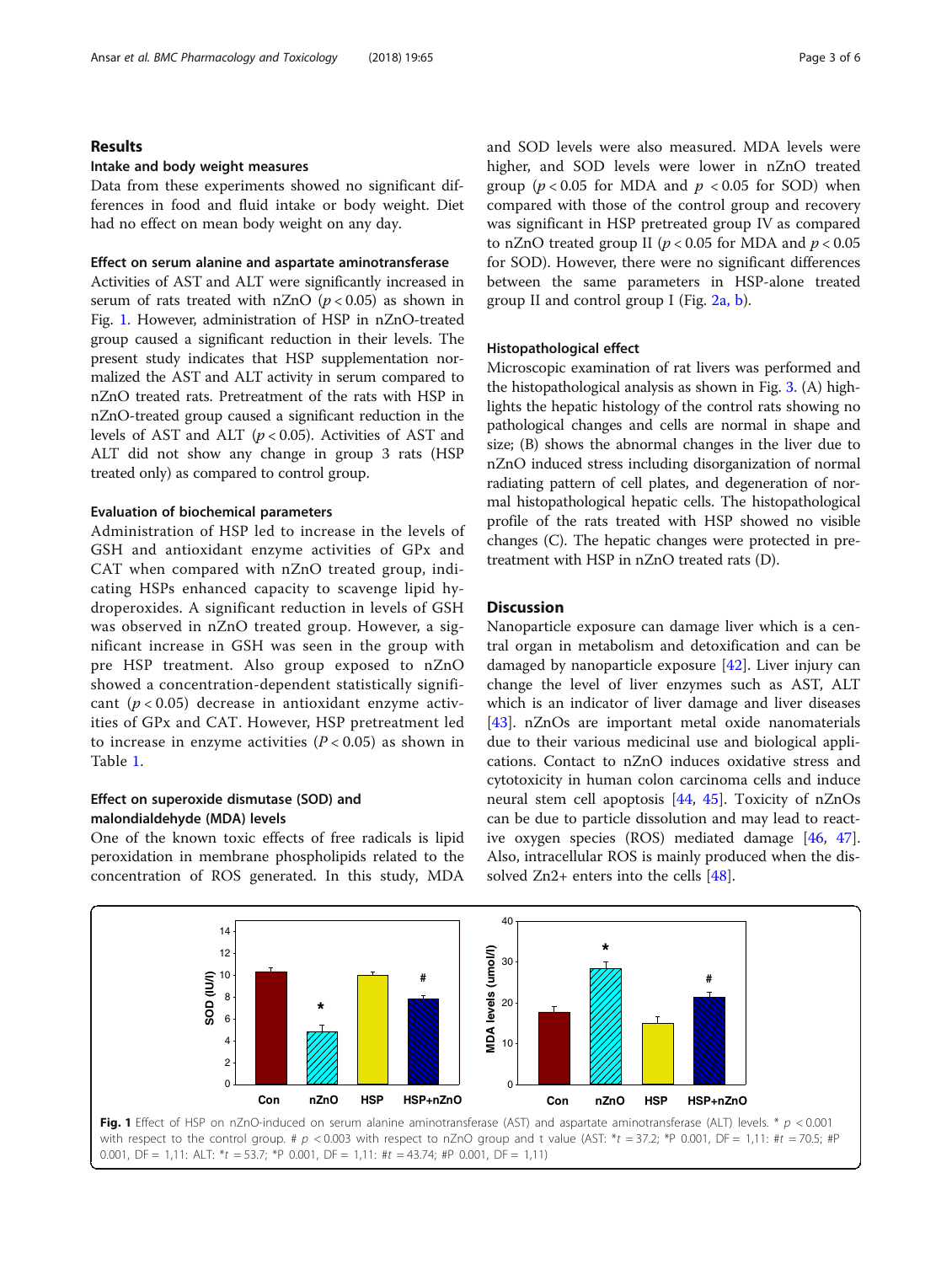<span id="page-3-0"></span>

An important aspect of the nZnO use is the requirement that they should not be cytotoxic to the body. Previous studies showed that formation of ROS was responsible for cellular toxicity and the discharge of Zn + ions from the nZnOs, due to their instability in lysosomes which have acidic compartment leading to increase in the ROS generation [[47](#page-5-0)].

Earlier studies have shown that nZnO exposure lead to MDA content increase in the zebra fish [[49\]](#page-5-0). MDA is one of the main products of lipid peroxidation and can react with DNA bases [[50\]](#page-5-0). It was observed earlier that oxidative effect of nZnO was much more than other non-metal nanoparticles [[51](#page-5-0)]. Zhao et al. (2013) showed that nZnOs stimulates developmental toxicity, oxidative stress, and DNA damage on zebra fish

embryos and may be partly due to the dissolved  $Zn^{2+}$ [[49](#page-5-0)]. In this study, treatment with nZnO showed MDA levels higher, and SOD levels lower. However, pretreatment with HSP led to decrease in MDA levels and increase in SOD levels. Tissue lipid peroxide content is the most important marker of oxidative stress. HSP alone had no effect in this study given the basal levels of MDA are robust; indicating a detectable amount of lipid peroxidation is ongoing under basal conditions. HSP, which is an antioxidant and anti-inflammatory agent, could be that pretreatment with HSP protected the tissue against free radical damage. Reduction in the SOD level was also found on 24 h exposure of human embryonic kidney cells to nZnOs [\[52\]](#page-5-0).



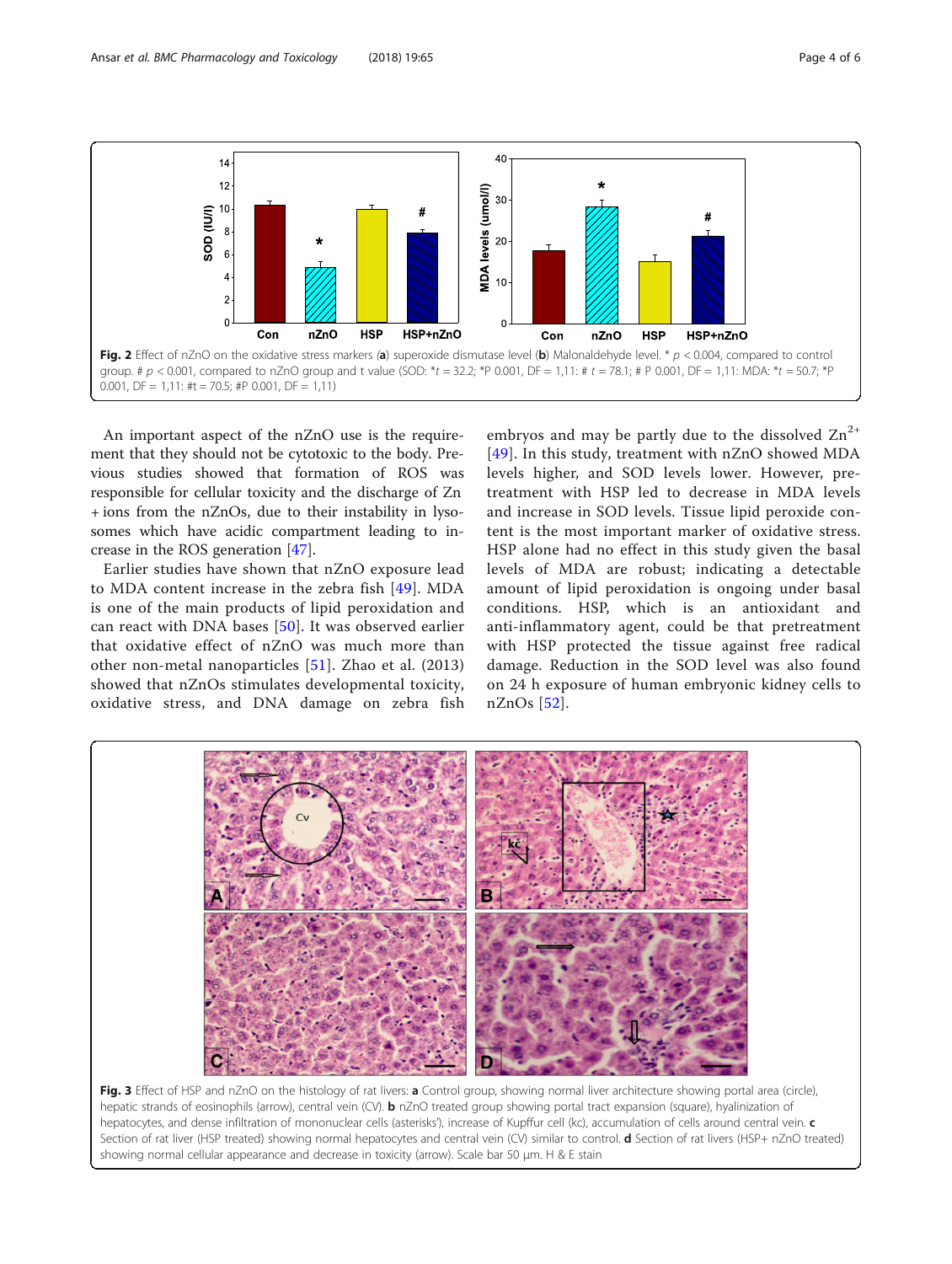<span id="page-4-0"></span>Table 1 HSP protects ROS -mediated toxicity induced by nZnO EXPERIMENTAL GROUPS

| EXPERIMENTAL GROUPS                                                                                         |  |                                  |  |                      |
|-------------------------------------------------------------------------------------------------------------|--|----------------------------------|--|----------------------|
| Parameters                                                                                                  |  | Control (I) n ZnO (II) HSP (III) |  | $HSP + nZnO$<br>(IV) |
| GSH (mmol/mg $1.08 \pm 0.02$ 0.97. $\pm 0.01^*$ 1.12 $\pm$ 0.06 1.47 $\pm$ 0.04 <sup>**</sup><br>prot)      |  |                                  |  |                      |
| CAT (IU/mg prot) $1.95 \pm 0.11$ $0.91 \pm 0.14$ <sup>*</sup> $1.82 \pm 0.11$ $1.45 \pm 0.14$ <sup>**</sup> |  |                                  |  |                      |
| GPx (U/mg prot) $1.13 \pm 0.01$ $0.54 \pm 0.07$ $1.11 \pm 0.05$ $0.95 \pm 0.02$ <sup>**</sup>               |  |                                  |  |                      |

All values are mean  $\pm$  SEM,  $n = 6$ ;  $*$  I vs. II ( $*P < 0.05$ ). II vs. IV ( $*P < 0.05$ )

GSH:  $*t = 6.133$ ;  $*$ P 0.002, DF = 5,11:  $**$ t = 4.45;  $**$ P 0.007, DF = 5,11/ CAT:  $*t =$ 49.2; \*P 0.001, DF = 1,11: \*\* $t = 41.6$ ; \*\*P 0.001, DF = 1,11/ GPx: \* $t = 33.13$ ; \*P 0.002, DF =  $1,11:***$ t = 43.74; \*\*P 0.001, DF =  $1,11$ 

Exposure of endothelial cells to different nanoparticles causes tissue toxicity depending on its composition and concentration  $[53, 54]$  $[53, 54]$  $[53, 54]$  $[53, 54]$ . Gojova et al. (2007) showed that nanoparticles stimulated inflammation and lead to production of ROS [\[53](#page-5-0)]. Also, it has been reported that exposure to 100 mg/L of nZnO caused a significant inhibition of SOD activity and more production of ROS and [\[49](#page-5-0)]. As levels of ROS produced by nZnOs exceed the capacity of cellular antioxidants, the antioxidant system cannot eliminate them. nZnO also has an inhibitory effect on CAT activity, which suggests that  $H_2O_2$  generated by SOD cannot be removed completely by CAT directly and may cause intracellular buildup of ROS. Overall, we observed significant depletion in activities of antioxidant enzymes and GSH levels and significant increase in ALT, AST and MDA levels in rat liver tissue and this effect was reversed by the supplementation of HSP.

Recent histopathological studies demonstrated apoptosis in the pancreas, inflammation, edema, and retinal atrophy of the eye in the 500 mg/kg of nZnO treated group [[55\]](#page-5-0). The present study showed abnormal changes including disorganization of normal radiating pattern of cell plates, and degeneration of normal hepatic cells in the liver due to nZnO induced stress. However, it was protected by pretreatment with HSP in nZnO treated rats. It has also been shown that nZnOs can cause various pathologic changes in the target organs with increased tubular deformations, necrosis and cytoplasmic vacuolations in the kidney, the edema, mononuclear cell infiltrations, and, the pyknotic nuclei in the liver [\[56](#page-5-0)].

## Conclusions

In conclusion, this study shows that HSP decreases liver toxicity in rats and that its effect is mediated by antioxidant activities. Results in this study suggest that HSP helps in reducing the hepatotoxicity of nZnO as also indicated by protection of histopathological changes in tissue. Future studies should examine the fact that HSP therapy targeted to liver toxicity may constitute an interesting strategy to reduce hepatotoxicity at molecular level.

#### Abbreviations

AgNP: Silver nanoparticles; ALT: Alanine aminotransferase; AST: Aspartate aminotransferas; CAT: Catalase; DF: Degree of freedom; DMSO: Dimethyl sulfoxide; GPx: Glutathione peroxidase; GSH: Glutathione; HSP: Hesperidin; MDA: Malondialdehyde; nZnO: Nano zinc oxide particles; ROS: Reactive oxygen species; SOD: Superoxide dismutase

#### Acknowledgements

Authors also thank Ms. Sarah Farhat for editing and preparation of the manuscript and Ms. Jocelyn Palao for her help in the preparation of histological samples.

#### Funding

The authors extend their appreciation to the Deanship of Scientific Research, King Saud University for funding this work through the Undergraduate Student's Research Support Program (ursp-3-17-21).

#### Availability of data and materials

The datasets used and/or analyzed during the current study are available from the corresponding author on reasonable request.

#### Authors' contributions

MA and SA were involved in drafting the manuscript and revising it critically. They were also involved in substantial contributions to conception and study design. ASAA carried out the experimental work. SH helped with analysis and interpretation of data. All authors have read and approved the final manuscript.

#### Ethics approval

The study was conducted according to the national guidelines for the Care and Use of Laboratory Animals. All protocols were approved by the College of Applied Medical Sciences Ethics Committee of King Saud University.

#### Consent for publication

Not applicable in this section.

#### Competing interests

The authors declare that they have no competing interests.

#### Publisher's Note

Springer Nature remains neutral with regard to jurisdictional claims in published maps and institutional affiliations.

#### Author details

<sup>1</sup>Clinical Laboratory Sciences, Applied Medical Science, King Saud University Riyadh, Saudi Arabia. <sup>2</sup>Zoology Department, College of Science, King Saud University, Riyadh, Saudi Arabia. <sup>3</sup>Zoology Department, Faculty of Science, University of Alexandria, Moharram Bey, Alexandria 21511, Egypt.

## Received: 26 April 2017 Accepted: 3 October 2018 Published online: 19 October 2018

#### References

- 1. Jani P, Halbert GW, Langridge J, Florence AT. Nanoparticle uptake by the rat gastrointestinal mucosa: quantitation and particle size dependency. J Pharm Pharmacol. 1990;42(12):821–6.
- 2. Srivastav AK, Kumar M, Ansari NG, Jain AK, Shankar J, Arjaria N, Jagdale P, Singh D. A comprehensive toxicity study of zinc oxide nanoparticles versus their bulk in Wistar rats: toxicity study of zinc oxide nanoparticles. Hum Exp Toxicol. 2016;35:1286–304.
- 3. Koziara JM, Lockman PR, Allen DD, Mumper RJ. In situ blood-brain barrier transport of nanoparticles. Pharm Res. 2003;20(11):1772–8.
- 4. Lockman PR, Oyewumi MO, Koziara JM, Roder KE, Mumper RJ, Allen DD. Brain uptake of thiamine-coated nanoparticles. J Control Release. 2003;93(3):271–82.
- 5. Barbu E, Molnar E, Tsibouklis J, Gorecki DC. The potential for nanoparticlebased drug delivery to the brain: overcoming the blood-brain barrier. Expert Opin Drug Deliv. 2009;6(6):553–65.
- 6. Sharma V, Singh P, Pandey AK, Dhawan A. Induction of oxidative stress, DNA damage and apoptosis in mouse liver after sub-acute oral exposure to zinc oxide nanoparticles. Mutat Res. 2012;745(1–2):84–91.